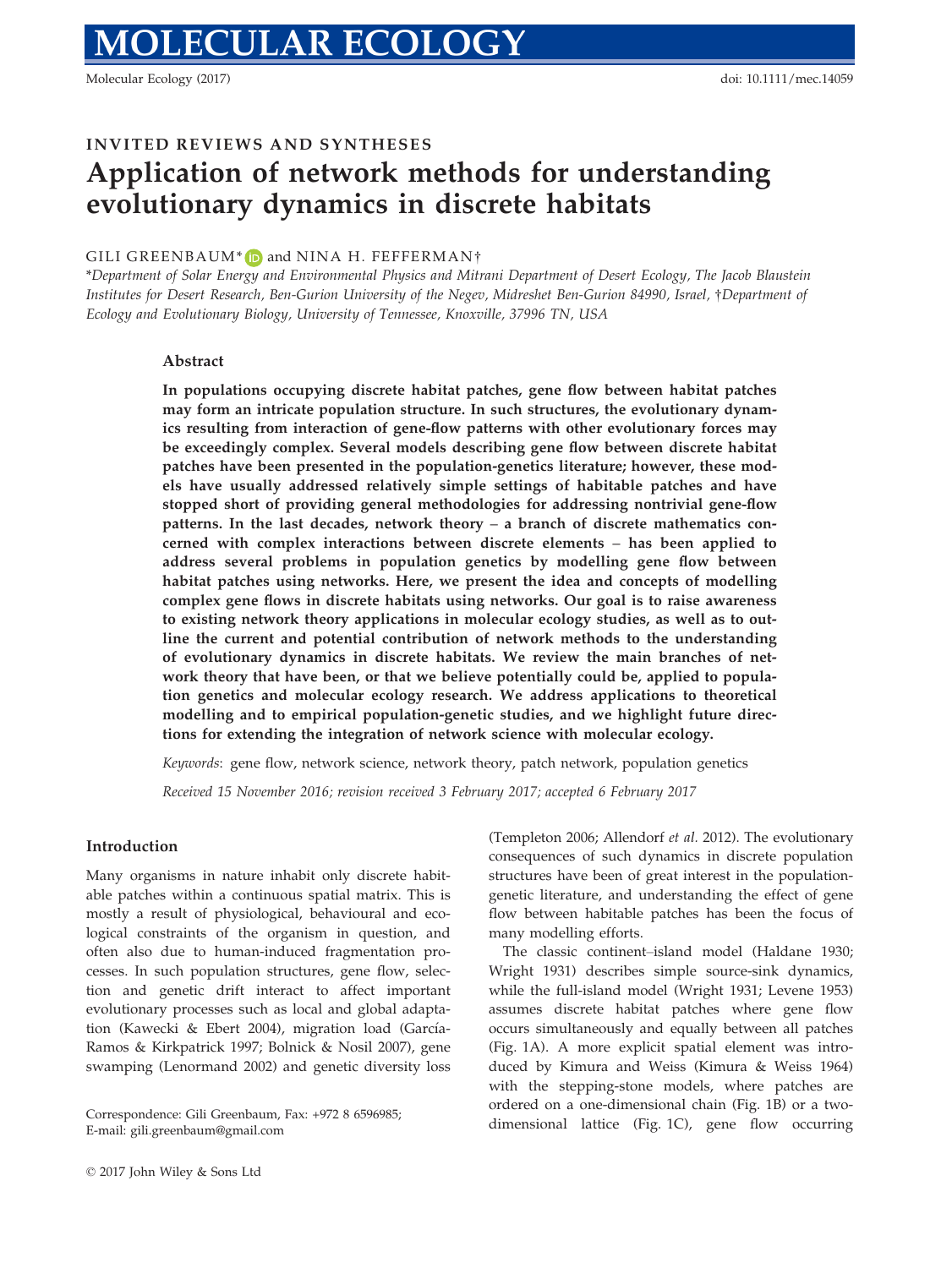## 2 G. GREENBAUM and N. H. FEFFERMAN

between adjacent patches. The stepping-stone models can also include a long-distance migration component (Kimura & Weiss 1964) with a designated migration parameter, usually much smaller than the migration rate between adjacent patches, describing migration between patches regardless of their spatial position, equally for all patches (Fig. 1B and C). The metapopulation dynamics framework has also been applied to study evolutionary dynamics in discrete habitats in a spatially explicit context, but relaxing the equidistance assumption of the stepping-stone model (Heino & Hanski 2001; Hanski & Heino 2003; Hanski et al. 2011). These spatially realistic metapopulation models (SRMM) allow for arbitrary positioning of patches in space, with gene flow occurring at decreasing-with-distance rates (Fig. 1D). Although simple in the characterizations of spatial relations between patches, the study of these and similar models has proven extremely useful for evolutionary theory.

However, interactions between patches in real populations are often nontrivial and cannot be simplified to such an extent, as in discrete habitats and fragmented landscapes migration often forms a complex gene-flow pattern which could be uncorrelated, to some extent, with geographic distance. Can such complexities be incorporated in our models to better explain and predict evolutionary processes? Can we develop new methodologies for studying populations with complex gene-flow patterns? Are there

evolutionary phenomena that we are failing to explain by relying on simplistic models? While these questions pose difficult challenges, the extensive mathematical discipline of network theory may provide an appropriate framework for addressing some of these issues.

Network theory is a relatively new discipline which has seen application in diverse fields, such as sociology (Easley & Kleinberg 2010), ecology (Proulx et al. 2005; Bascompte 2007; Greenbaum et al. 2015), real estate markets (Seiler et al. 2014), epidemiology (Keeling & Eames 2005; Fefferman & Ng 2007), criminology (Calvo-Armengol & Zenou 2004), animal behaviour (Croft et al. 2008; Hock & Fefferman 2011), evolutionary biology (Pickrell & Pritchard 2012; Greening & Fefferman 2014) and many others. This discipline, a branch of discrete mathematics, studies properties of mathematical constructs composed of discrete elements and connections of various types between them. The network framework allows exploration of complex topologies of interactions between discrete elements; methods and concepts for studying such topologies are continuously being developed (Wasserman & Faust 1994; Matousek & Nesetril 1998; Barabási & Albert 1999; Carringon et al. 2005; Hanneman & Riddle 2005; Bornholdt & Heinz 2006; Newman 2010; Sterbenz et al. 2011; Boccaletti et al. 2014; Lordan et al. 2014).

General migration-matrix models have been suggested in the population-genetics literature (Bodmer &



Fig. 1 Schematic depiction of discrete-habitat gene-flow models. Blue nodes represent habitat patches; black lines represent migration corridors, and line thickness represents gene-flow rate. In B and C, the red nodes represent the *point at infinity*, through which longdistance migration travels, and the grey lines represent the long-distance migration rates. In A, gene-flow rates are identical between all patches; in B and C, gene-flow occurs between adjacent patches and long-distance gene-flow occurs through the point at infinity; in D, patches may be positioned arbitrarily in two-dimensional space but gene-flow is constrained to follow distance-decreasing functions; in E, topology is unconstrained. Models A, B, C and D are special cases of the general network model, E.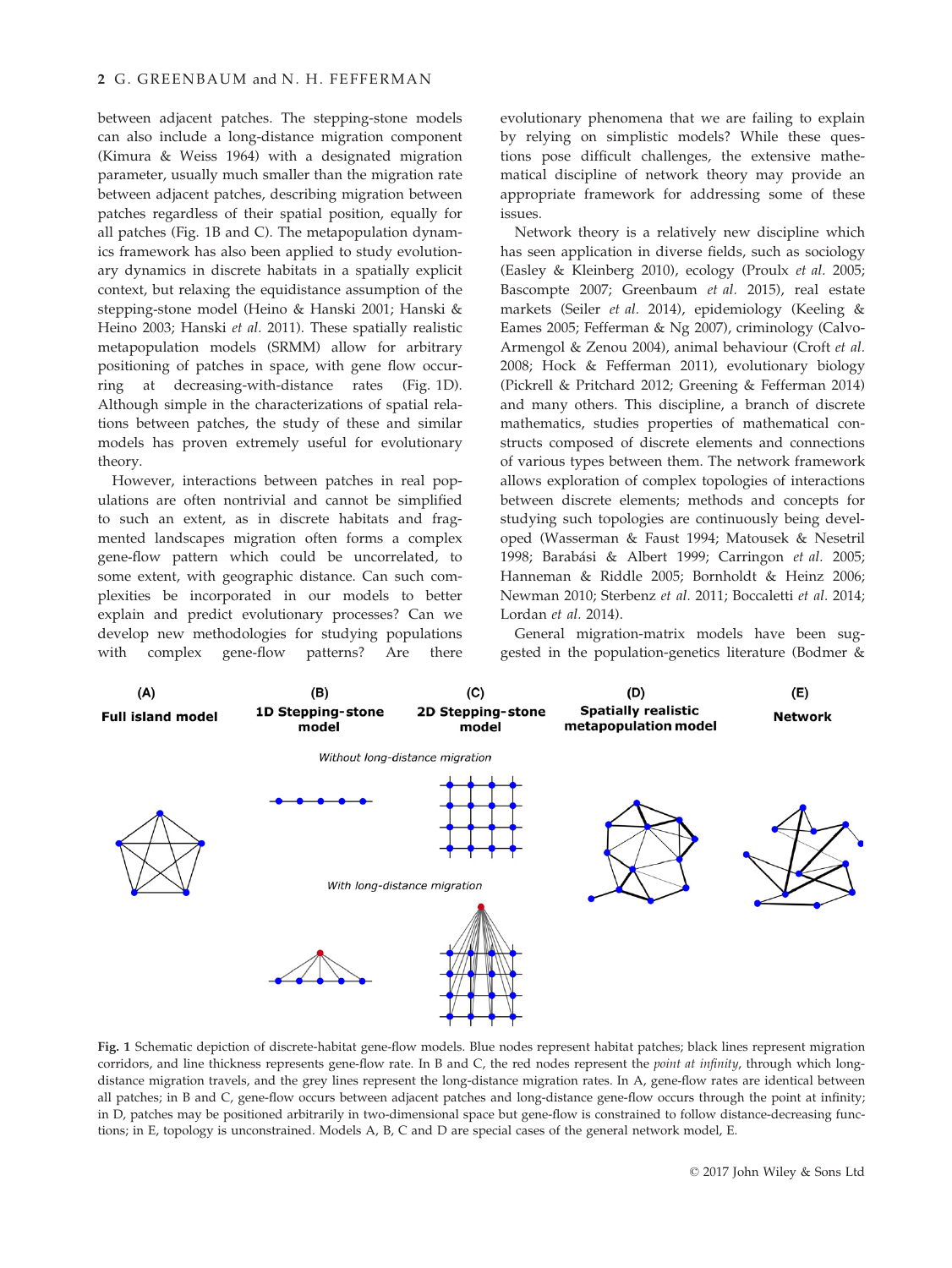Cavalli-Sforza 1968), and recently population geneticists and ecologists have started to realize that networks, where nodes represent discrete habitable patches and edges represent gene flows, may be used to account for contextually responsive gene-flow patterns between patches (Smouse 2000; Dyer & Nason 2004; Rozenfeld et al. 2008; Wagner & Fortin 2012; Dyer 2015). The previously described discrete models – such as the island model, stepping-stone models and SRMM – are particular cases of networks, but their interpretation may be constrained by the specific topology they consider. It is when gene-flow patterns cannot be assumed to be simple or 'spatially realistic' enough to be embedded into low-dimensional spaces (see Theoretical considerations in network modelling of discrete habitats section below) that network modelling is expected to be particularly important and provide novel insights. Network modelling can, in some sense, release population genetics from the necessity to devise specific models for specific topologies and allow us to move towards a more general framework.

In this paper, we will review the main branches of network theory that have been applied, or that we believe could potentially be applied, to population genetics and molecular ecology. The goal is to provide an overview of the implementation of these methodologies to population genetics in discrete habitats and to highlight the directions where network theory can further contribute to this research. We focus both on theoretical modelling and applied tools for empirical system-specific analyses.

#### Discrete habitats as networks

Network science is concerned with the study of mathematical constructs called networks or graphs. Networks are composed of discrete elements, called nodes, and

interactions or connections between these elements, called edges. It is often convenient to describe this construct using an adjacency matrix, where each matrix element describes the interaction between two nodes. Gene-flow patterns in discrete patchy habitats can therefore be naturally described by a network with habitat patches as nodes and migration corridors or gene-flow rates between the patches as edges (Fig. 2).

## Theoretical considerations in network modelling of discrete habitats

Classic discrete models, such as the island and stepping-stone models, have looked into simple interactionpatterns between discrete habitat patches, and SRMM have looked into distance-dependent interactions. Although these models address habitats as discrete elements, they are mostly studied using continuous mathematical methods (e.g. Kimura & Weiss 1964; Hanski et al. 2011). The use of continuous methods to analyse discrete models can be justified when the underlying structure of the models can be topologically embedded into simple, continuous spaces (Note: an embedding of a space into another space is akin to positioning one space into another while preserving the relations between the different points in the original space). For example, the 1D stepping-stone model without long-distance migration, while being a discrete model, can be embedded into the continuous real line by identifying each patch (and therefore its location) with an integer, while preserving the order of the patches; this is an embedding of a discrete space into a continuous space. A similar embedding can be done with the 2D stepping-stone model without long-distance migration into the Euclidian plane. However, the 1D stepping-stone model with long-distance migration cannot be embedded into the real line as this model contains a node



Fig. 2 Network description of a discrete habitat. (A) Discrete-habitat patches (green) in an inhabitable but traversable matrix (yellow). Both the habitats and matrix are heterogeneous, shown by different colour shades. (B) Network representation of the population, with nodes as habitat patches and edges as migration rates/corridors. Selection pressures in the different patches are shown as colour shades, and gene-flow rates are shown as edge thickness.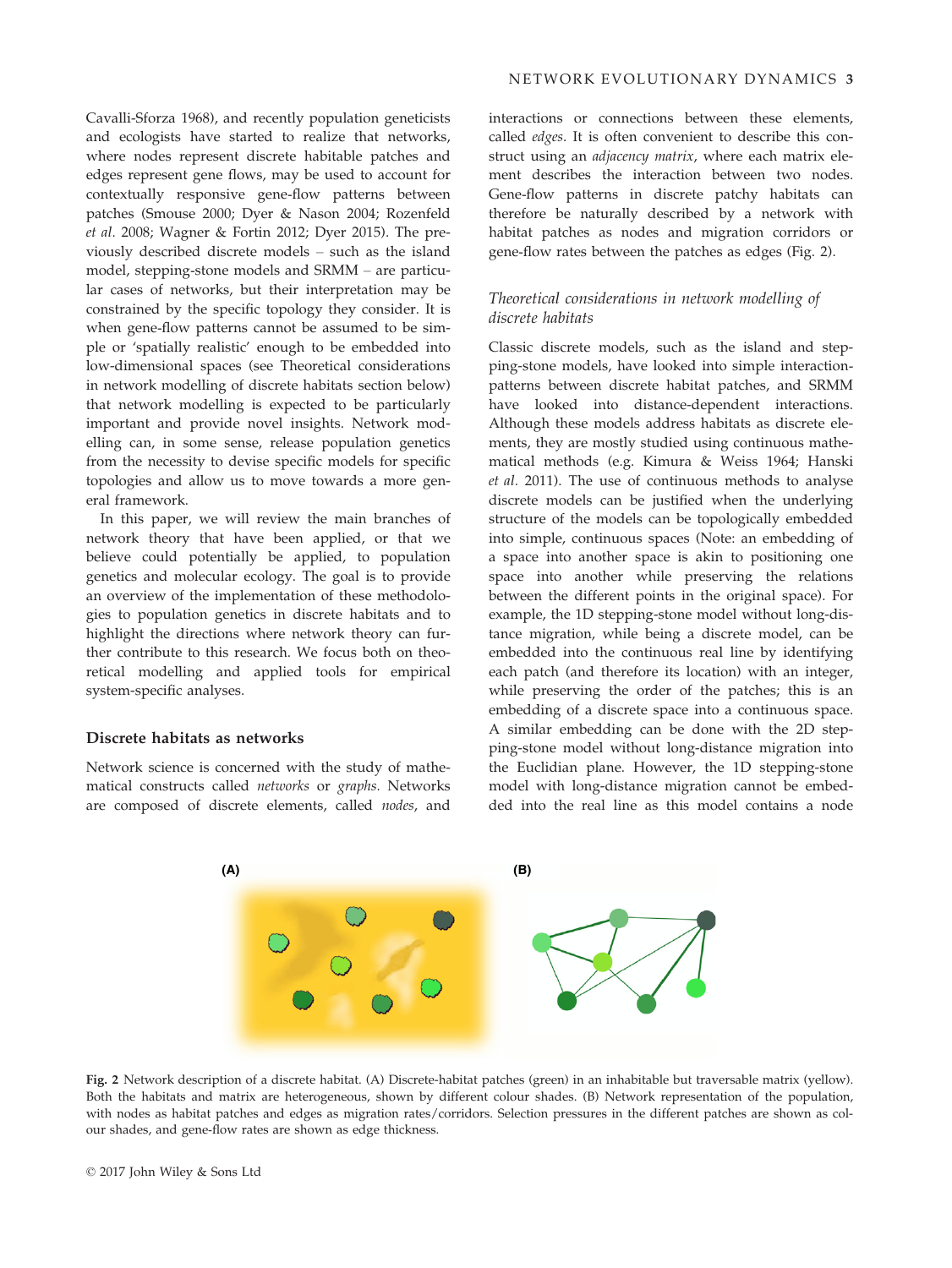which is equally distant to every other node (the red node in Fig. 1B), while no point in the continuous real line shares this property. This discrete topology can still be embedded into a different simple continuous space, namely the real line with a point at infinity added to it (in mathematical topology, this is the 'one-point compactification' of the real line; Alexandroff 1924). In a similar manner, the 2D stepping-stone model with migration cannot be embedded into the Euclidian plane, but can be embedded into the Euclidian plane with a point at infinity. While the SRMM offer much more flexibility in the relative positioning of patches, the assumption that interpatch gene flows follow a distance-decreasing function precisely means that these models can be embedded into a two-dimensional Euclidean space; this is the 'spatially realistic' element of these models.

However, for many natural populations occupying discrete habitats, geographic distance is only one of several, often more significant, factors that shape gene-flow patterns; therefore, complex gene flow should be expected to be relatively common in nature. The topologies of the stepping-stone models and the SRMM can be described by networks (Fig. 1B–D) but, in general, networks (such as in Fig. 1E) cannot be embedded into simple continuous spaces. When such embeddings are not possible, it is crucial to account explicitly for spatial discreteness, as relying on continuous methods to describe spatial interactions may result in erroneous conclusions (Durrett & Levin 1994; Bascompte & Sole 1995; Shnerb et al. 2000). Therefore, it is becoming increasingly clear that we need to model discrete habitats with discrete methods (Urban et al. 2001, 2009; Butts 2009; Pocock et al. 2012; Cavanaugh et al. 2014). By framing evolutionary dynamics of discrete habitats in network theory terminology, both theoretical questions and empirical studies may benefit from new perspectives and existing tools.

# Constructing habitat patch networks from empirical data

In network science, practical tools, concepts and methods have been developed to analyse complex empirical networks, for example linking patterns of neural processing across systems in the brain (Kinnison et al. 2012), or finding vulnerabilities that can lead to blackouts from failures in the power grid (Albert et al. 2004). The application of network theory to molecular ecology has, thus far, been predominantly to analyse empirical data, particularly in the context of landscape genetics (Dyer 2015; see also Table S1, Supporting information).

For such analyses, the first step is always to define the nodes and edges. Delineating nodes is often straightforward, as it should be congruent to the

ecological definition of the habitat patches. Edges represent gene-flow rates, and are more difficult to derive from empirical data. While edges could be approximated from nongenetic data, for example by combining mark–recapture methods, movement data, behavioural observations, life histories and landscape analyses to deduce migration and reproduction rates, gene-flow rates are most often inferred from interpopulation genetic-distance measures. Several measures have already been employed to construct networks, depending on the type of genetic data available (see Table S1, Supporting information):  $F_{ST}$  (Weir & Cockerham 1984), nucleotide distance (Tajima 1983), Goldstein distance (Goldstein et al. 1995), Jensen-Shannon divergence (Masucc et al. 2012) and the squared Euclidian distance between centroids as used in AMOVA (Dyer & Nason 2004). There has also been utilization of outputs of analyses such as principle component analysis (PCA) or ADMIXTURE (Alexander et al. 2009) to construct habitat patch networks (Paschou et al. 2014).

These procedures usually result in very dense pairwise matrices; that is, almost every pairwise relation between habitat patches is characterized by a nonzero value. To derive sparser networks, which are more workable, edge-inclusion criteria (or 'edge pruning') are typically used, targeting only the stronger or more informative relations. While the problem of determining how to formulate such criteria is currently being studied in general network science (Serrano et al. 2009; Radicchi et al. 2011; Dianati 2016), several criteria have been suggested and applied in the population-genetic literature: conditional independence (where we remove edges representing partial correlation coefficients that are small enough to imply that other edges in the network are sufficient to explain the total genetic covariance. Implemented in the software package Popgraph; Dyer & Nason 2004); the threshold below which the network becomes disconnected known as the percolation threshold (Rozenfeld et al. 2008); and the threshold resulting in the network with highest modularity (see communities in networks section below) value (Kininmonth *et al.* 2010). Of these, arguably, conditional independence is more appropriate for most applications, as the modularity criterion is suitable only for questions regarding the modular structure of the network, and the interpretation of the percolation threshold in these networks is relevant only if the question relates to the potential of an allele present in one network component to reach another component (see percolation and diffusion section below). However, as edge-inclusion may affect inferences made from network analyses, particularly the scale for which structure is maintained in the network after edges are removed (Serrano et al. 2009), perhaps a more conservative approach would be to test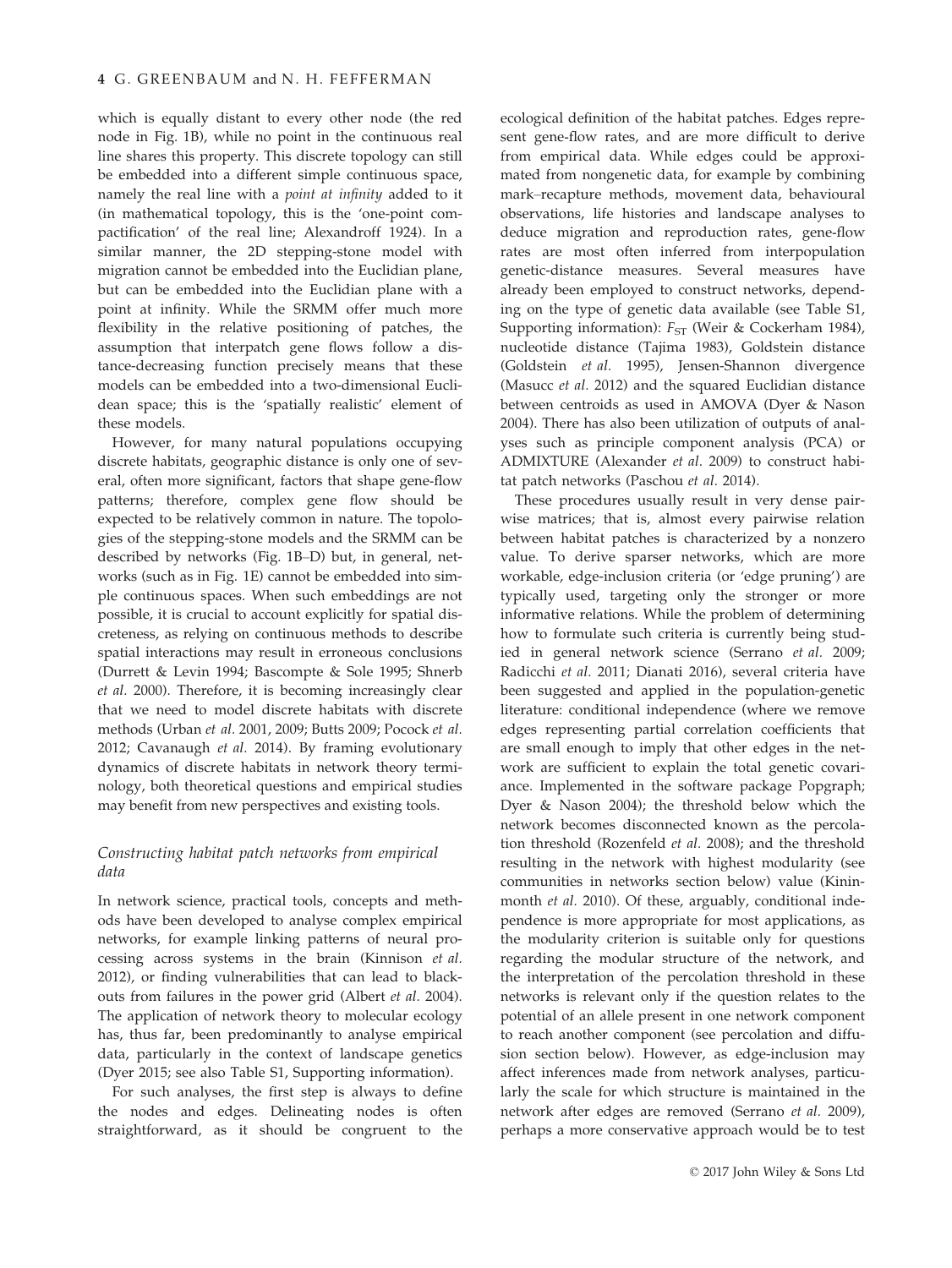several edge-inclusion thresholds or criteria, and develop methods to synthesize and interpret the results of several analyses. This has been implemented in other network-based population-genetic analyses (Greenbaum et al. 2016), and the topological field of persistent homology (Edelsbrunner & Harer 2008) may provide the relevant mathematical framework for developing such an approach.

## Addressing evolutionary dynamics in discrete habitats using networks

Networks may represent a variety of systems, from genes to populations, from brain neurons to the Internet, and network theory has therefore branched out, with different branches addressing different issues related to network topologies and processes. In this section, we will review those branches that have been or may be applied to population-genetic questions in discrete habitats. Table 1 summarizes the main network terms in this review, along with their populationgenetic equivalents and key literature. The Table S1, Supporting information lists studies that have developed or implemented network methodologies to study population genetics in the context of discrete habitat patches. Box 1 and Box 2 present a concrete example of a network formulation of evolutionary dynamics in habitat patch networks with heterogeneous selection.

#### Centrality measures

In many network applications, the major interest is in identifying nodes that are of importance for a particular function or process. A variety of centrality measures have been developed to evaluate different aspects of nodes' importance: degree centrality for local importance in the node's neighbourhood; betweenness, flow betweenness and random-walk betweenness for centrality in flow or diffusion processes; closeness and random-walk closeness for speed of information transfer; eigenvector centrality for the influence of a node on the network (see Newman 2010 for definitions of these and other measures, and Landherr *et al.* 2010 for a critical review). These measures assign a numeric value to each node, allowing ranking of nodes according to their centrality, making identification of the most central nodes, for a particular process, possible. The different measures not only address different functions of the network, but they employ different assumptions on the behaviour of the studied function.

In molecular ecology, centrality measures can be used, particularly in empirical population studies, to investigate the importance of certain habitat patches to different evolutionary processes. In many ecological

studies, and particularly in conservation, it may be important to know which habitats and which migration corridors are essential for maintenance of genetic diversity in the population as a whole, which constitute major pathways for gene flow, and which affect potential for local adaptation. Network analysis has been applied to identify central habitat patches in many systems and taxa, including mammals (Garroway et al. 2008, 2011; Ball et al. 2010; Creech et al. 2014; Fiset et al. 2015), frogs (Munwes et al. 2010; Naujokaitis-Lewis et al. 2013), invertebrates (Janes et al. 2014; Triponez et al. 2015), seagrass (Rozenfeld et al. 2008), trees (Richards et al. 2009; Herrera-Arroyo et al. 2013) and annual plants (Sexton et al. 2016). In these studies degree, betweenness, and eigenvector centralities, and occasionally closeness and flow centralities, have been used to locate patches central to gene flow in the network, highlighting subpopulations of ecological or conservation interest.

Although many centrality measures have been applied in such studies, not much attention has been given to the different functions these measures address. The appropriate measure to be used in a particular study should depend mainly on the ecological or evolutionary question of interest. Degree centrality (at the level of the node) can be used as a measure of connectivity of a patch (the number of patches the patch is connected to), but it only quantifies centrality at the local scale, and may be misleading for more global questions, such as for conservation prioritization. A more global centrality measure is eigenvector centrality, which quantifies the influence of nodes on the entire network by considering not only the connection of the nodes but also the centrality of the nodes to which it is connected (more precisely, it ranks nodes based on the attraction of random walks at the stationary state). This centrality measure can perhaps be useful for questions regarding local adaptation and migration load, particularly in theoretical and modelling studies which involve selection.

Most often, when applying centrality measures to empirical habitat patch networks, interest lies in identifying patches essential for gene flow in the network as a whole; the class of 'flow measures' is more likely to be correlated with gene flow than other classes. Many studies have applied betweenness, the most commonly used flow centrality measure, which counts the number of shortest paths connecting the rest of the network that pass through each given node. However, this measure is designed for studying information that is supervised and spreads only along shortest paths in the network, as is most often the case in social or computer networks where information is consciously directed. As gene flow in natural populations is not confined to shortest paths, nor is it consciously supervised, this measure, as well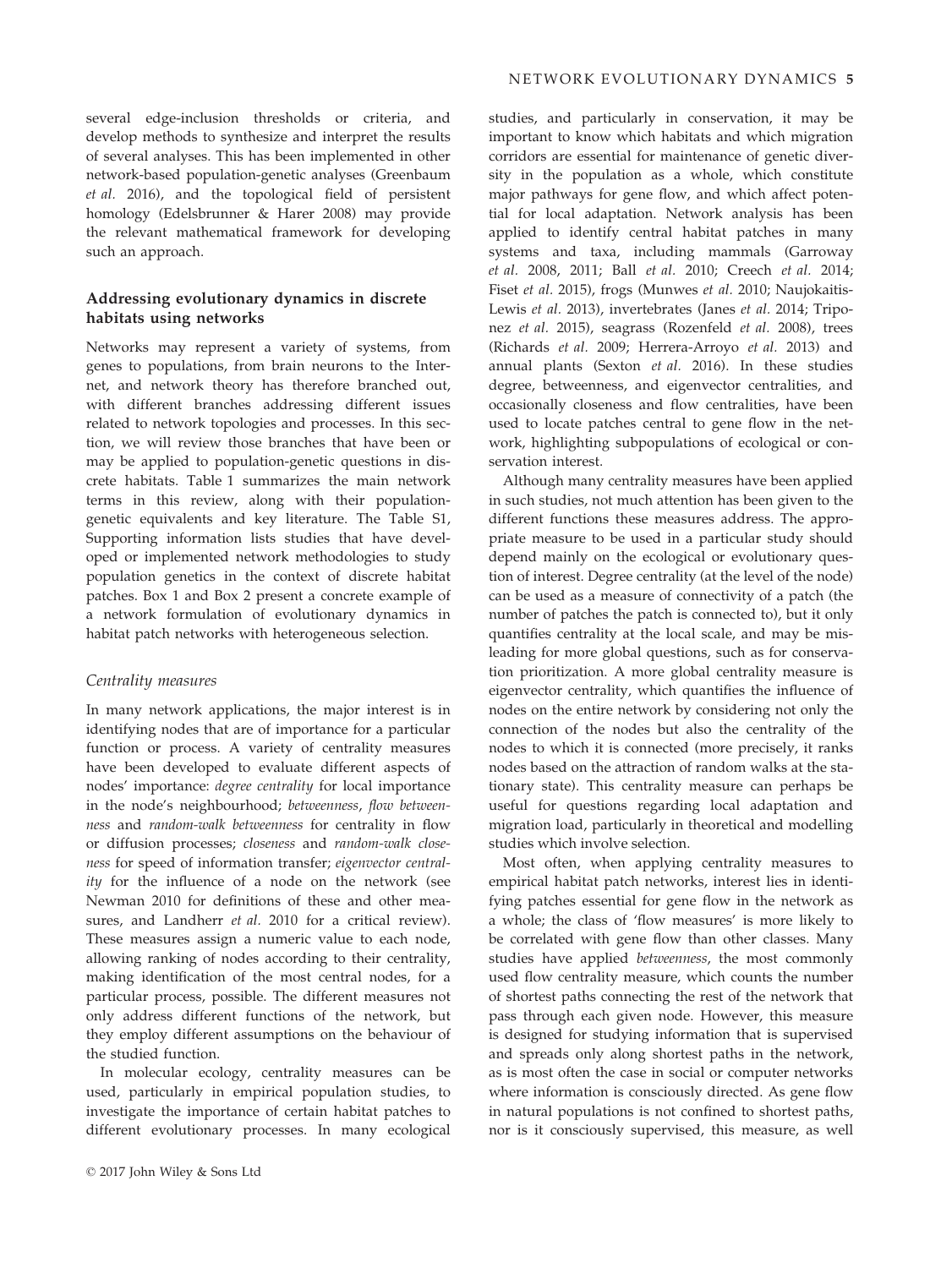# 6 G. GREENBAUM and N. H. FEFFERMAN

| Network term             | Network description                                                                                                                                                                                                             | Example of ecological/<br>evolutionary interpretation                                                                          | Relevant papers, where<br>appropriate (Network/Biology)                                                                   |
|--------------------------|---------------------------------------------------------------------------------------------------------------------------------------------------------------------------------------------------------------------------------|--------------------------------------------------------------------------------------------------------------------------------|---------------------------------------------------------------------------------------------------------------------------|
| Node (vertex)            | Discrete entity                                                                                                                                                                                                                 | Habitat patch/deme                                                                                                             |                                                                                                                           |
| Edge (link)              | Connections/interactions between<br>nodes                                                                                                                                                                                       | Migration rate/migration<br>corridor                                                                                           |                                                                                                                           |
| Network (graph)          | A set of nodes with connecting edges                                                                                                                                                                                            | Patch networks/mosaics                                                                                                         | Newman 2010; /Pascual-Hortal<br>& Saura (2006), Rozenfeld et al.<br>(2008), Urban et al. (2009),<br>Baranyi et al. (2011) |
| Weighted<br>network      | A network with numerical weights<br>assigned to each of the edges                                                                                                                                                               | Patch networks with varying<br>levels of gene flow between<br>patches                                                          | Newman (2010)/this paper                                                                                                  |
| Directed<br>network      | A network where edges have a<br>direction from one node to the other                                                                                                                                                            | Patch networks with asymmetric<br>gene flow between patches                                                                    | Newman (2010)/Morrissey & de<br>Kerckhove (2009)                                                                          |
| Adjacency<br>matrix      | A matrix describing a network, in<br>which unconnected nodes are set to 0<br>and connected nodes are set to 1 (or<br>the weight of their connecting edge)                                                                       |                                                                                                                                | Newman $(2010)/$                                                                                                          |
| Node degree              | The number of edges (or sum of edges<br>weights) connected to the node                                                                                                                                                          | Connectivity of a patch                                                                                                        | Newman (2010)/Estrada &<br>Bodin (2008)                                                                                   |
| Centrality               | A class of measures used to assign<br>values to nodes according to their<br>position in the network structure.<br>There are various types of centrality<br>measures used to capture different<br>types of values/structures     | Patches of particular importance<br>for particular processes, for<br>example gene flow, disease<br>spread, local adaptation    | Landherr et al. (2010); Newman<br>(2010)/Rozenfeld et al. (2008)                                                          |
| Community                | A group of nodes that are densely<br>connected within the group and<br>sparsely connected to nodes outside<br>the group                                                                                                         | Subpopulation/region                                                                                                           | Girvan & Newman (2002);<br>Newman & Girvan (2004)/<br>Fortuna et al. (2009), Fletcher<br><i>et al.</i> (2013)             |
| Component<br>(maximal)   | A group of nodes connected between<br>themselves and not to any other node<br>in the network                                                                                                                                    | A maximal connected set of<br>patches                                                                                          | Newman (2010)/Holstein et al.<br>(2014)                                                                                   |
| Diffusion process        | A process that spreads between<br>adjacent nodes                                                                                                                                                                                | Spread of alleles or mutations<br>through a patch network                                                                      | Newman (2002a)/Thomas et al.<br>(2012); Neuwald & Templeton<br>(2013)                                                     |
| Percolation<br>threshold | A threshold (e.g. for the mean degree)<br>above which a diffusion process may<br>cover a significant portion of the<br>network                                                                                                  | A theoretical threshold for patch<br>connectivity above which<br>alleles or mutation are expected<br>to spread to many patches | Broadbent & Hammersley (1957);<br>Cohen & Havlin (2010)/-                                                                 |
| Multilayer               | A generalization of a network which<br>consists of several layers, each of<br>which is itself a network of nodes and<br>intralayer edges, with an additional<br>set of interlayer edges connecting<br>nodes in different layers | Hierarchical population structure                                                                                              | Kivelä et al. $(2014)/-$                                                                                                  |
| Multiplex                | A multilayer where all layers contain<br>the same network                                                                                                                                                                       | Populations with complex life<br>histories, epistasis                                                                          | Kivelä et al. (2014)/-                                                                                                    |
| Hypergraph               | A generalization of a network, where<br>instead of edges connecting pairs of<br>nodes, there are hyperedges<br>connecting arbitrary many nodes                                                                                  | <b>Ecological Genomics</b>                                                                                                     | Berge & Minieka (1973)/Weighill<br>& Jacobson (2015)                                                                      |

Table 1 Main network terms mentioned in this paper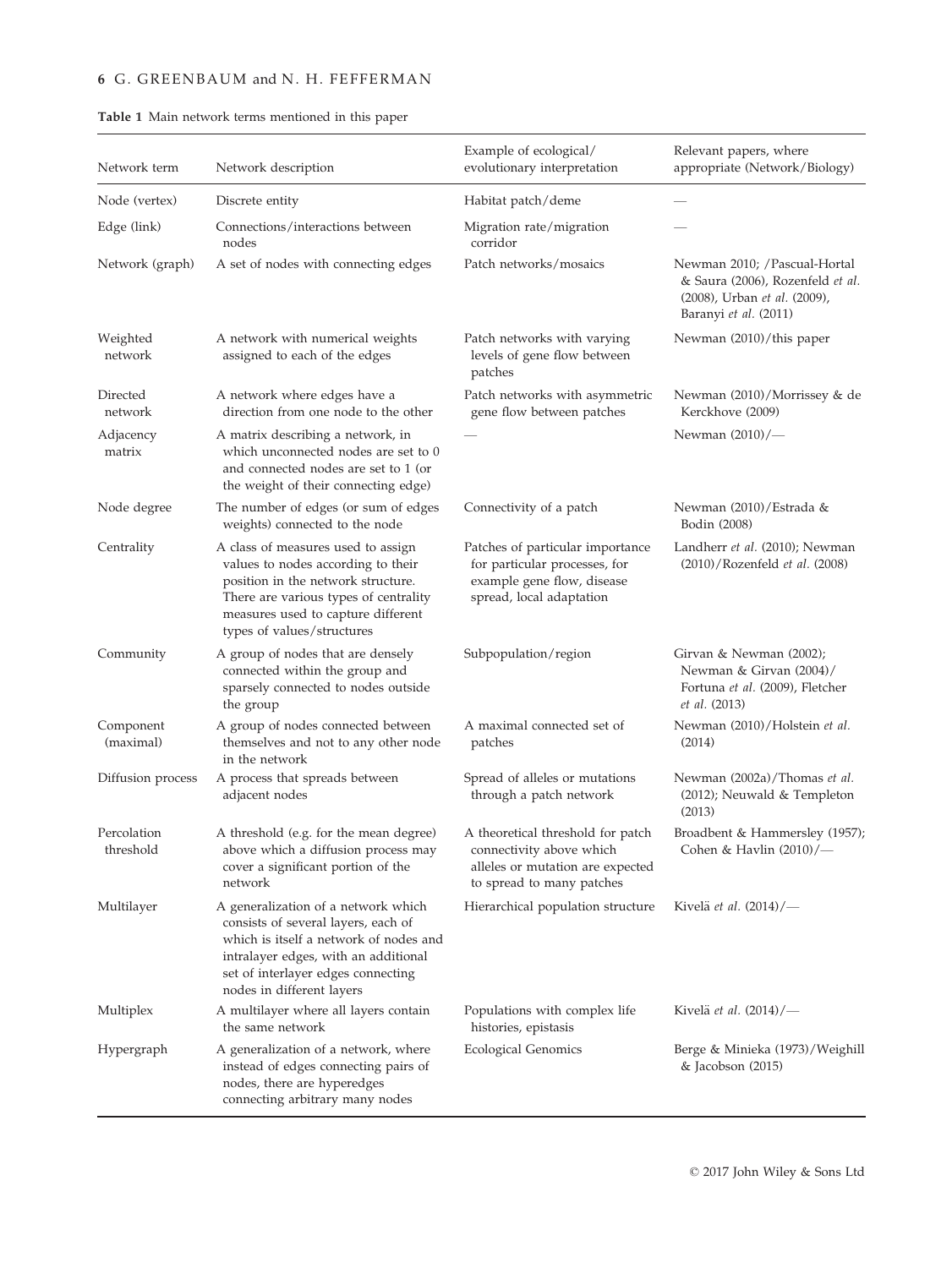Box 1. Modelling selection-migration dynamics in networks

Here, we will consider discrete habitats with complex gene-flow patterns and heterogeneous selection pressures in the different habitat patches (see Fig. 2). The representation of discrete habitats as network adjacency matrices is convenient for formulizing evolutionary dynamics. We will present a simple model for selection-migration dynamics using a network with self-loops (edges that connect a node to itself).

The model describes  $n$  habitats, where in each habitat the population experiences different selection pressures. Gene flow between patches i and j is given by migration rate  $m_{ii}$ , representing the proportion of the population at patch i replaced by migrants arriving from patch j. Self-loops (i.e. the diagonal of the migration matrix) represent the proportion of the populations that do not migrate, that is  $m_{ii} = 1 - \sum m_{ij}$ . The model assumes a haploid population and tracks the frequency of one specific allele,  $f_i^t$ . The effect of selection on a patch with selection coefficient<br>c and frequency  $f_i$  is given by a function a describing the change of frequency in and concret s and frequency  $f$  is given by a function g describing the change of frequency in one generation,  $f^{+1} = g(s, f)$  (e.g. for soft selection  $g(s, f) = \frac{f(s+1)}{f(s+1)}$ ; Wallace 1975). Selection is assumed to occur immediately after dispersal. With these definitions, we can now specify the recursion describing our model:

$$
f_i^{t+1} = \sum_{j=1}^n m_{ij} g(s_j, f_j^t)
$$
 (eqn 1)

Each term in the summation represents the frequency change attributed to individuals arriving from patch  $j$  (or individuals staying in patch *i* for the case of  $j = i$ ), with each migrant group arriving from patch *j* weighted in proportion to  $m_{ii}$ . The network  $m_{ii}$ , along with the selection coefficients  $s_i$ , fully describes the model.

This model can be generalized to address temporal changes in selection and migration by having  $s$  and  $m_{ij}$  contain functions rather than fixed values. It can also address life-history traits that affect migration and selection by having g depend on selection coefficients in both the source and the sink nodes of migration edges, in proportion to the time spent in each, as well as the cost of migrating between patches. Box 2 shows an elaboration on the formulization of this model.

other 'supervised' flow measures, is less than optimal. Perhaps the most appropriate centrality measure in respect to gene flow is the random-walk betweenness (Newman 2005), which quantifies the amount of random walks between nodes that pass through each node. This measure better reflects the unsupervised and stochastic nature of gene flow between habitat patches.

# Communities in networks

Many networks in nature have a modular structure, where certain groups of nodes are more connected among themselves than to other nodes in the network. Such substructures within a network are known as modules or communities (the name stems from human social networks, where such substructures are interpreted as social communities). While there is no single definition for a community, it is roughly thought of as a dense subnetwork (subgraph) within a network. The study of communities in networks has gained considerable momentum with the development of the modularity measure (Girvan & Newman 2002; Newman 2004b; Newman & Girvan 2004) which denotes quality values to community partitions of the networks. The basic idea for modularity evaluation is to compare the

intracommunity densities (number and weights of edges) with what would be expected in a random network with the same node degrees. This allows quantification of how more (or less) modular the network is from a similarly structured random network. The measure of modularity, as well as other techniques that have since been developed, allows for computationally efficient detection of communities even in large and complex networks (reviewed in Fortunato 2010).

Many discrete habitats in nature are also modular, and gene-flow patterns in such habitats often have hierarchical and modular genetic structures (e.g. McCauley & Eanes 1987; Fletcher et al. 2013; Viricel & Rosel 2014; Pisa et al. 2015). Such hierarchical structures are often difficult to observe, especially when the underlying migration patterns are complex. Traditionally, such structures are detected using the F-statistics framework (Wright 1950), but here only a priori, putative, structures can be tested, and complexity of migration is not accounted for. Therefore, some studies have adopted a network framework and utilized community detection procedures to detect structure at various hierarchical levels, whether by looking at networks of individuals (Cohen et al. 2013; Greenbaum et al. 2016) or networks of habitat patches (Fortuna et al. 2009; Kininmonth et al. 2010; Munwes et al. 2010; Albert et al. 2013; Fletcher et al. 2013; Peterman et al.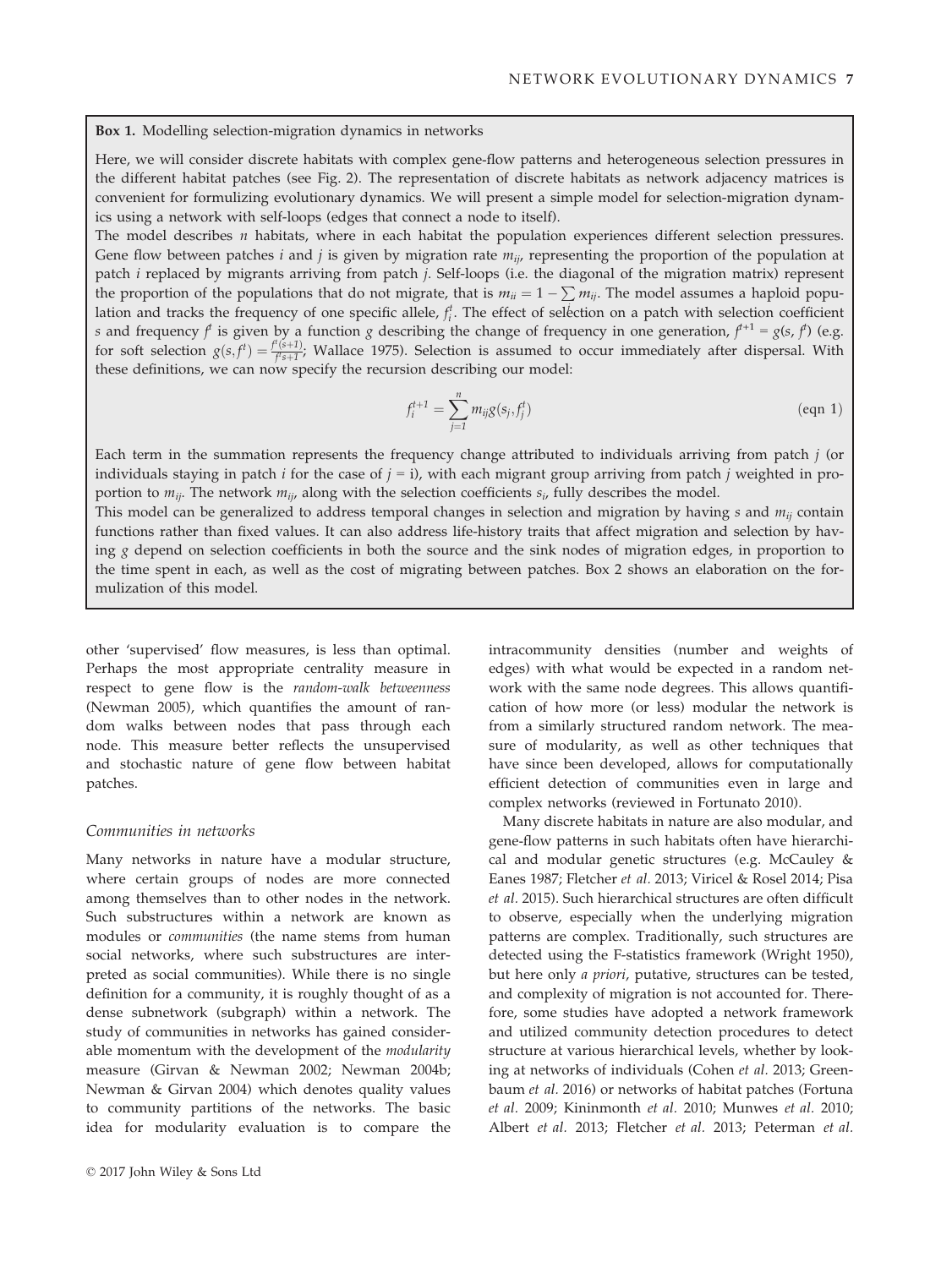Box 2. Selection-migration dynamics and walks on networks

The selection-migration model in Box 1 describes the evolutionary dynamics in the patch network, but the recursive formulation does not provide much insight; moreover, it requires calculation of the dynamics in the entire system to follow dynamics in a single patch. A more tractable formulation can be achieved using the concept of random walks on networks. A walk on a graph (network) is a sequence of nodes such that each pair of adjacent nodes in the sequence is connected with an edge in the network (West 2001), thus capturing the notion of travelling on the network from node to node along the network's edges. The weight of a walk, in weighted networks, is defined as the product of the edges included in the walk (Newman 2004a).

One can partition the gene pool in node  $i$  at time  $t$  to genes arriving from different patches of origin (at time 0) and through different walks on the networks to node i. Suppose we follow a walk  $w$  of length  $t$  from node  $j$  to node i, where each edge describes the proportion of the population migrating along that edge or staying in the same patch in one generation. Each generation we will be following a smaller group of individuals as different parts of the group follow different edges, but the frequency of the allele in this small group we are following will be determined solely by the frequency at the patch of origin and by the selection experienced at habitat patches along the walks. The proportion of the gene pool determined by the genes 'following' this walk is the proportion of the original population that remains at the end of the walk, that is the weight of the walk,  $\bar{w}$ . The frequency of this part of the population is determined by the selection coefficients along the walk,  $\vec{s}_w = (s_{t-1}, s_{t-2}, \ldots, s_1)$ , which we will denote as  $G(\vec{s}_w, f_j^0) = g(s_{t-1}, g(s_{t-2}, g(\ldots g(s_1, f_j^0))\ldots)$ . As each genealogy in each walk is independent, the frequency at node  $i$  at time  $t$  is the sum over all relevant walks:

$$
f_i^t = \sum_{w \in W_i^t} wG(s_w, f_w^0) \tag{eqn 2}
$$

where  $W_i^t$  is the set of all walks of length t terminating in node i, and  $f_w^0$  is the frequency at time 0 in the first patch<br>in walk  $w$ in walk w.

The main benefit of this reformulation is that it is no longer recursive, making it more explicit. This also allows teasing apart the contribution of patches, connections of patches or regions of the patch network to the allele frequency in any particular patch in a given time. For example, considering the walks in  $W_i^t$  that include a patch j (and the selection along these walks) allows for the evaluation of the effect patch  $j$  has on the allele frequency of another patch  $i$ , and this effect can be assessed for the equilibrium state by taking  $t$  to be large. How a particular edge or group of patches or connections affect the allele frequency can be addressed in a similar manner. This could be useful for evaluating the influence of specific patches, or groups of patches, on the potential of local adaptation and migration load on patches of interest, or to identify patches or migration corridors with high influence on local adaptation of other patches.

2016). Detected communities are interpreted as clusters of habitat patches that are more genetically similar between themselves than to other habitat patches. The detection of these structures is done without a priori partitioning or knowledge of the number of clusters present in the population, which is often advantageous in molecular ecology studies, where such information is unavailable, or when we do not want to confine the results to presumed subpopulations.

While the rather limited utilization of community procedures in molecular ecology has so far been mostly focused on revealing hierarchical structures in empirically sampled populations, theoretical studies aimed at understanding evolutionary dynamics in discrete habitat patches may benefit from adopting a network approach as well. There is currently an effort among network theorists to provide a more general

framework for studying modular networks (Fortunato 2010), particularly using generalized community models (Newman & Peixoto 2015; Zhang et al. 2016). Such models, adapted to the population-genetic context, may be used in the future to ask questions regarding the formation of complex modular structures through evolutionary dynamics, or about processes in modular habitat patch networks, such as spread of alleles or local adaptation.

## Percolation and diffusion

Percolation theory in networks is concerned with the ability to find an available path through a network (i.e. if introduced on one side, what is the probability of being able to follow a path through the network to reach the other side successfully; Broadbent &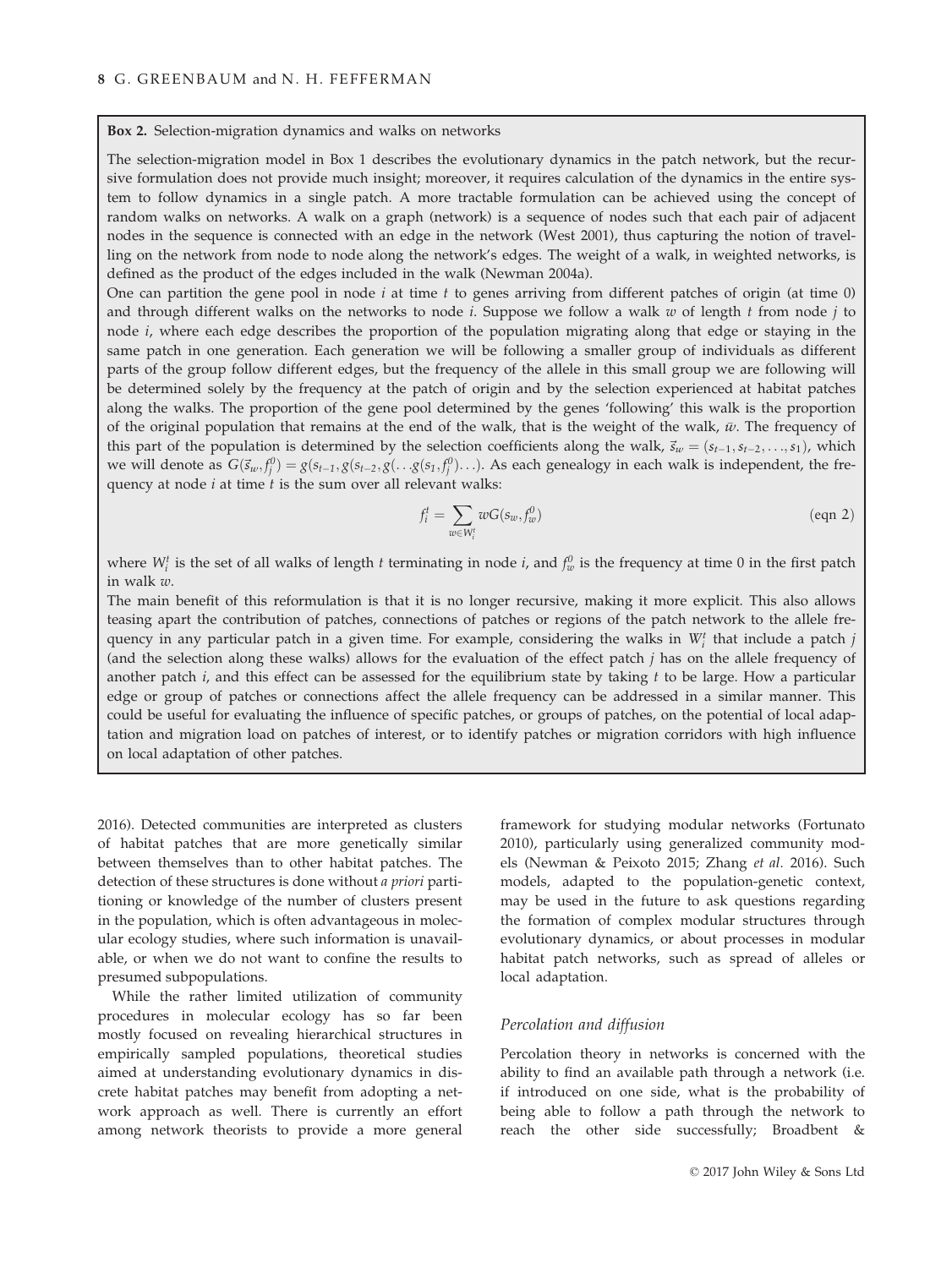Hammersley 1957), which relies on understanding the formation of disconnected components in networks by different processes. Both the formulation of this question and the techniques used to address it have been approached in many ways.

One formulation of a percolation problem is concerned with the ability of networks to remain connected when nodes or edges are removed from the network. It has been observed that in many networks there is a sharp threshold, termed percolation threshold, above which the networks remains relatively intact with one component containing a significant proportion of the nodes in the network (this component is known as a giant component), and below which networks breaks down into many small disconnected components. This behaviour of a sharp transition between two regimes means that a system that depends on connectivity between different parts of the network may collapse rapidly from a functional state to a dysfunctional state, once the percolation threshold is breached. Such behaviour can be of severe consequence to populations with complex gene-flow patterns between habitat patches that depends on adequate gene flow; understanding where the percolation threshold lies may be crucial for conservation and management of such populations (Bascompte & Sole 1995; Cumming et al. 2010). The tailoring of this question to the narrower formulation of 'invasion percolation', which considers 'paths of least resistance in traversing the network' rather than the probability of an available path simply existing, may also be of use (Wilkinson & Willemsen 1983; Furuberg et al. 1988), as networks that are connected but are characterized by very high resistance between regions may also be of conservation concern. This has recently been addressed in landscape genetics (McRae et al. 2008; Schwartz et al. 2009; Kershenbaum et al. 2014), but seemingly not in the context of patch networks.

A second formulation of a percolation problem that may prove useful in the study of evolutionary dynamics is concerned with the extent to which a diffusive process would spread through a network. This has been well studied in the context of epidemiology, where the probability and size of an outbreak is studied using percolation theory (Newman 2002a,b). Here, the percolation threshold delineates scenarios where an outbreak, infecting a large part of the population, may occur, and the probability and size of such occurrences is addressed. This epidemiological problem resembles the problem of spread of alleles, particularly novel mutations, in patch networks. Here, the probability and extent of reach of new mutations in a patch network depend on the structure of the network, the levels of gene flow and the selection pressures at the different habitat patches. While this problem is yet to be addressed using network terminology, existing formulations in network epidemiology (a network describing epidemiologically relevant contacts between individuals) may prove extremely useful.

Although percolation addresses the probability of there being a path through a network and the emergence of a giant component, it does not address more nuanced questions of network-based flow that can be of significant interest when trying to anticipate dynamics in a network over time. Traditionally, continuous diffusion models are used to explore such dynamics (Crank 1975), and similar discrete network diffusion models have also been developed (e.g. Leskovec et al. 2007; López-Pintado 2008; Kasprzyk 2012). While our understanding of the general behaviour of diffusion processes in networks is still limited, models for studying these behaviours might prove useful to answer questions such as: What is the expected time for a successful, locally adaptive mutation to reach another environmentally similar habitat? If a mutation is introduced at a particular patch, after a set duration, what is its likely distribution throughout the entire network (i.e. how far will it have permeated)? What are the transient spread dynamics and the ultimate stationary distributions (if any) for a mutation spreading to new patches and continuing to circulate among patches where it is already present (see, for example, Neuwald & Templeton 2013, where the temporal diffusion of alleles in a patchy habitat of collared lizards is tracked)? If the new mutation is beneficial only in certain patches, how will the diffusion dynamics affect the potential for local adaptation in these patches?

# Multilayers, multiplexes and hypergraphs

While the above techniques may already provide a diversity of relevant tools for purposes of exploring discrete systems, they have all been limited in their representations of those systems to traditional networks, that is a set of nodes and the edges that connect pairs of them. Many useful generalizations of this concept have also been developed, most falling under two frameworks: multilayer networks (Kivelä et al. 2014) and hypergraphs (Berge & Minieka 1973). Multilayer networks consist of several interconnected layers, each containing a regular network (nodes within the same layer may be connected by intralayer edges, while nodes in different layers may be connected by interlayer edges). A multilayer network where the nodes in the different layers are the same entities is called a multiplex network (Lee et al. 2012). This generalization allows extending the applicability of network theory to systems that contain more than one network, such as in explorations of competition among viral strains transmitted in networks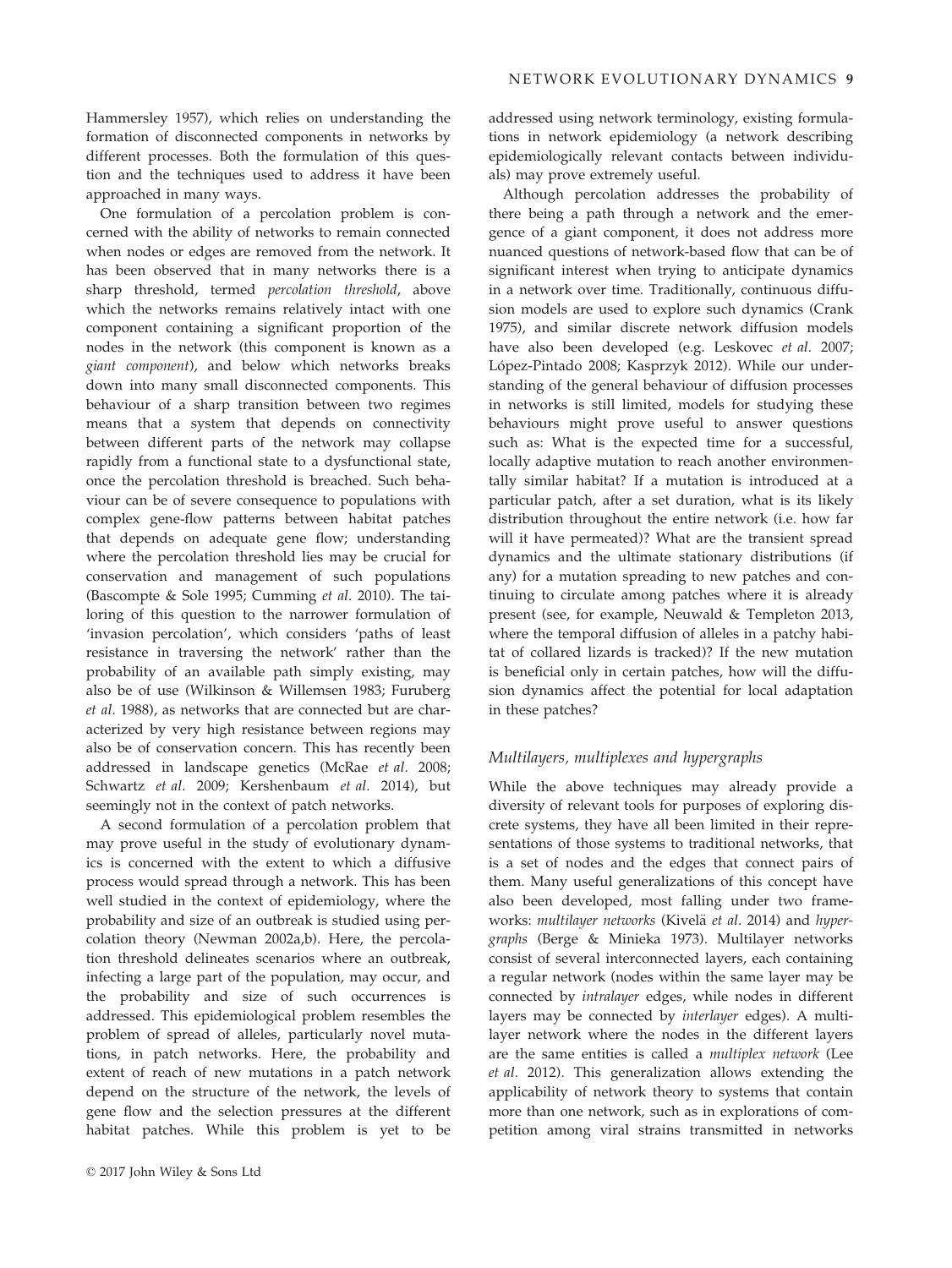where the nodes are hosts (Darabi Sahneh & Scoglio 2014), or the resilience of passenger rerouting in air travel with multiple carrier networks and random system failures (Cardillo et al. 2013).

Multilayer networks can be applied to the study of evolutionary dynamics in discrete habitats in several ways. First, multilayer networks can be used to model hierarchical population structures, where gene-flow patterns at local and regional scales are governed by different dynamics. In this formulation, a local network, labelled as a layer, describes the gene-flow patterns between patches in one region and consists of patches and intralayer edges, and inter-regional dynamics are described by adding interlayer edges describing gene flow between patches from different regions. Different dynamics at different spatial scales may lead to different patterns in inter- vs. intra-edges, which will result in different patterns of degree distributions.

Multiplex networks may be used to explicitly model selection and migration in organisms with different migration and selection patterns and different life stages and\or sexes. A multiplex of discrete habitats would consist of several layers, where in each layer, each habitat patch is represented by a node. The layers represent the different types of life stages (and/or different sexes) of the organism, and life stage-specific migration patterns and selection pressures may result in different networks at the different layers. The edges that connect the nodes between layers (only nodes representing the same patch may be connected between layers in a multiplex network) describe the demographic rates of flow from one life stage to another. The allele frequencies at each level of the multiplex indicate the allele frequency of a given stage in a given patch. Such multiplex networks may be used to address questions of centrality, percolation, and diffusion while taking into account all components of the population.

Multiplex networks can also be used to model selection acting on a suite of interdependent alleles. The geneflow dynamics at a given locus can be described by the dynamics on one layer, while the selection coefficients for each layer are described by a different vector (for example as shown in Box 1). Allele frequencies are determined in each time step by evaluating the interaction of alleles in all layers (loci), taking into account the allele frequencies to determine the probability of co-occurrence of the interacting alleles (selection pressures may differ given presence of other alleles in the population). If gene-flow patterns are identical for all alleles, then the different layers may be identical; however, in the case of alleles affecting, for example, dispersal, gene-flow patterns may be different (e.g. an allele affecting a longrange dispersal trait should be formulated as a different patch network than an allele not affecting dispersal).

While a multiplex network with several layers may be sufficient to model several interacting alleles, this interaction can often be very complex and involve many alleles. Hypergraphs are mathematical constructs similar to networks; they consist of nodes and hyperedges, where hyperedges may connect more than a pair of nodes (i.e. a hyperedge may connect triplets, quadruples of nodes; Berge & Minieka 1973). Hypergraphs are often used in the field of genomics to represent interactions among several alleles for particular functions (Sole & Pastor-Satorras 2006; Tian et al. 2009; Weighill & Jacobson 2015). Thus, a system comprised of a multiplex network, describing gene-flow dynamics in different alleles, coupled with a hypergraph describing the interaction of the different alleles, provides a general network model for addressing questions in ecological genomics (Savolainen et al. 2013; Landry & Aubin-Horth 2014).

Work on these network extensions is by no means exhausted and novel mathematical techniques in this area are a focus of many recent publications. However, while more complicated in their mathematical characterization, already each of the measures of interest mentioned above (e.g. centrality measures, communities, random walks, and percolation and diffusion) has all been extended to capture analogous features in hypergraphs, multiplex networks and multilayer networks (Bonacich et al. 2004; Bradde & Bianconi 2009; Gao et al. 2011; Cellai et al. 2013; De Domenico et al. 2013; Gomez et al. 2013; Lu & Peng 2013; Battiston et al. 2014; Boccaletti et al. 2014; Solé-Ribalta et al. 2014).

## Conclusion

Network methods have so far been primarily applied to detect and analyse characteristics of gene-flow patterns in discrete habitats. This significantly expands our molecular ecology toolkit for examining population structure, for example by allowing us to identify central patches, central corridors and hierarchical structures. However, one of the main challenges of molecular ecology is to connect these patterns to evolutionary and ecological processes, not merely to observe them. Molecular ecology, and conservation genetics in particular, will be able to considerably move forward when we will be able to assert predictions regarding the evolutionary consequences of realworld population structures. In this aspect, network theory is yet to be exploited, and we believe is has much more to offer in terms of theoretical modelling. Using a network framework to design populationgenetic models (for example as in Boxes 1 and 2), we might be able to get a better handle on evolutionary dynamics.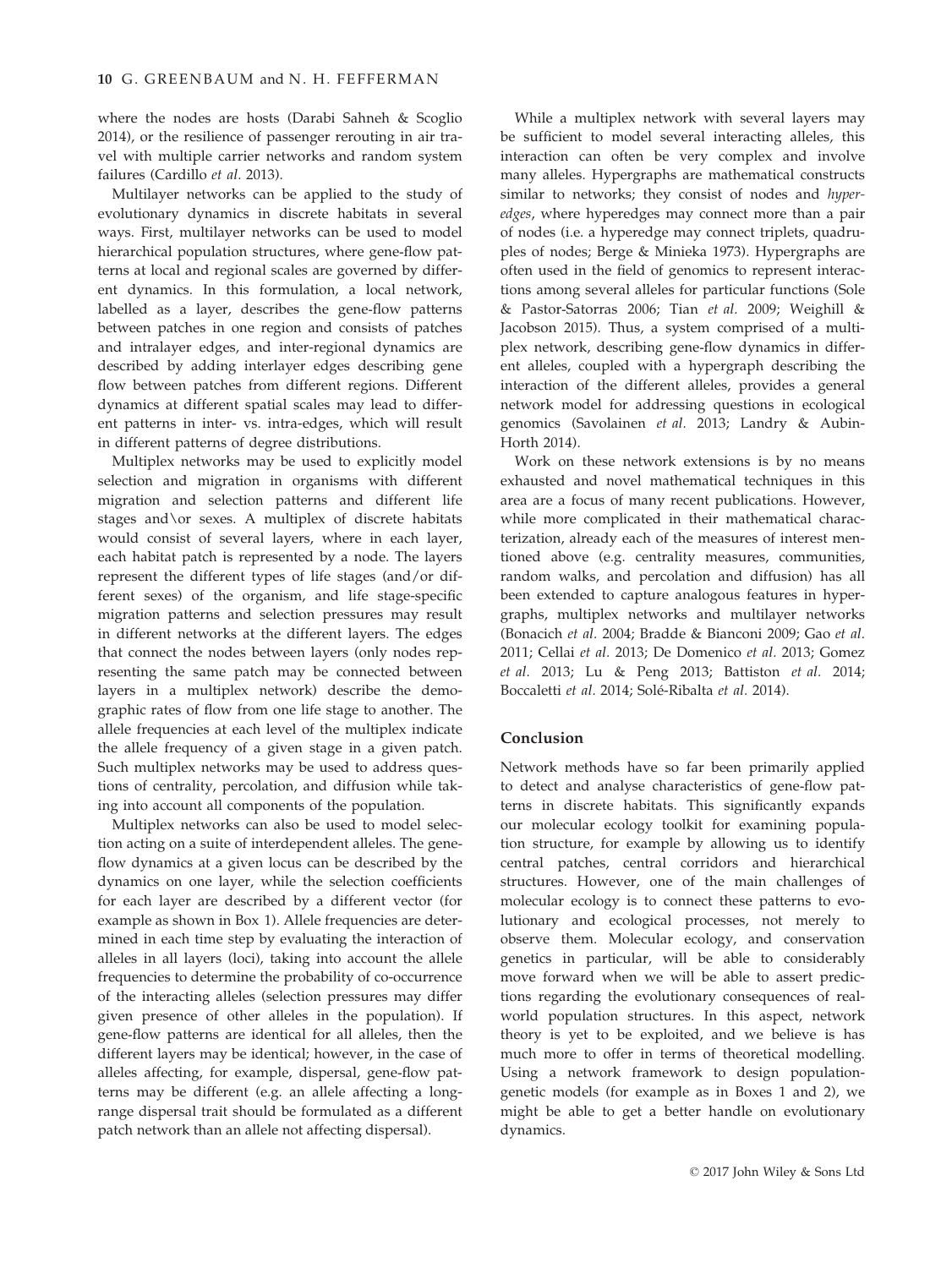To understand the role of patch networks in evolutionary dynamics, we would first need to evaluate the typical gene-flow topologies found in natural systems. These topologies may, in some circumstances, be approximated fairly well by models such as the stepping-stone or SRMM, but when geographically-independent factors influence migration and gene flow (e.g. heterogeneous matrix, as in Fig. 2; migration corridors; anthropogenic influences, when organisms 'hitchhike' on human transport networks), neglecting the complexity of gene flow may be problematic. In this context, it is important to remember that the evolutionary effect of gene flow is related to both distance and quantity – low amounts of long-distance gene flow can have a much larger effect than large amounts of short-distance migration, as demonstrated by the stepping-stone model (Kimura & Weiss 1964). Therefore, even if geographic distance is the main factor influencing gene flow, other factors inducing long-distance migration cannot always be neglected when considering evolution, and a complex topology may need to be assumed even in such cases.

In many fields, important insights have been gained by examining the peculiar characteristics of the network description of the systems in those fields, and in molecular ecology, we are only beginning to describe network topologies. As more and more natural discrete-habitat gene-flow networks will be described and analysed, we will be better able to characterize gene-flow topologies and get a clearer idea of the underlying processes forming and acting upon such networks. This will be an important step in understanding the role of gene-flow complexity in evolutionary dynamics, and network modelling will be crucial at this stage. Particularly, as was pointed out earlier, knowing to what extent natural gene-flow networks are simple or 'spatially realistic' would help us understand whether, and in what circumstances, previous modelling efforts where realistic, and how important it will be to further develop the integration of network theory into population genetics and molecular ecology.

#### Acknowledgements

The authors would like to thank Alan R. Templeton, Shirli Bar-David, Dina M. Fonseca and anonymous reviewers for their insightful comments. The collaboration between the co-authors was made possible thanks to the Aharon and Ephraim Katzir Fellowship granted to GG by the Batsheva de Rothschild Fund.

## References

Albert R, Albert R, Albert I et al. (2004) Structural vulnerability of the North American power grid. Physical Review E, 69, 25103.

- Albert EM, Fortuna MA, Godoy JA, Bascompte J (2013) Assessing the robustness of networks of spatial genetic variation. Ecology Letters, 16, 86–93.
- Alexander DH, Novembre J, Lange K (2009) Fast model-based estimation of ancestry in unrelated individuals. Genome Research, 19, 1655–1664.
- Alexandroff P (1924) Über die Metrisation der im Kleinen kompakten topologischen Räume. Mathematische Annalen, 92, 294–301.
- Allendorf FW, Luikart GH, Aitken SN (2012) Conservation and the Genetics of Populations. Wiley-Blackwell, West Sussex, UK.
- Ball MC, Finnegan L, Manseau M, Wilson P (2010) Integrating multiple analytical approaches to spatially delineate and characterize genetic population structure: an application to boreal caribou (Rangifer tarandus caribou) in central Canada. Conservation Genetics, 11, 2131–2143.
- Barabási A-L, Albert RR (1999) Emergence of scaling in random networks. Science, 286, 509–512.
- Baranyi G, Saura S, Podani J, Jordań F (2011) Contribution of habitat patches to network connectivity: Redundancy and uniqueness of topological indices. Ecological Indicators, 11, 1301–1310.
- Bascompte J (2007) Networks in ecology. Basic and Applied Ecology, 8, 485–490.
- Bascompte J, Sole RV (1995) Rethinking complexity modeling spatiotemporal dynamics in ecology. Trends in Ecology & Evolution, 10, 361–366.
- Battiston F, Nicosia V, Latora V (2014) Structural measures for multiplex networks. Physical Review E, 89, 32804.
- Berge C, Minieka E (1973) Graphs and Hypergraphs. North-Holland Publishing Company, Amsterdam.
- Boccaletti S, Bianconi G, Criado R et al. (2014) The structure and dynamics of multilayer networks. Physics Reports, 544, 1–122.
- Bodmer WF, Cavalli-Sforza LL (1968) A migration matrix model for the study of random genetic drift. Genetics, 59, 565–592.
- Bolnick DI, Nosil P (2007) Natural selection in populations subject to a migration load. Evolution, 61, 2229–2243.
- Bonacich P, Holdren AC, Johnston M (2004) Hyper-edges and multidimensional centrality. Social Networks, 26, 189–203.
- Bornholdt S, Heinz GS (Eds.) (2006) Handbook of Graphs and Networks: From the Genome to the Internet. John Wiley & Sons, Darmstadt, Germany.
- Bradde S, Bianconi G (2009) The percolation transition in correlated hypergraphs. Journal of Statistical Mechanics: Theory and Experiment, 7, P07028.
- Broadbent SR, Hammersley JM (1957) Percolation processes: I. Crystals and mazes. Mathematical Proceedings of the Cambridge Philosophical Society, 53, 629–641.
- Butts CT (2009) Revisiting the foundations of network analysis. Science, 325, 414–416.
- Calvo-Armengol A, Zenou Y (2004) Social networks and crime decisions: The Role of Social structure in faciliating delinquent behaviour. International Economic Review, 45, 939–958.
- Cardillo A, Zanin M, Gómez-Gardeñes J et al. (2013) Modeling the multi-layer nature of the European Air Transport Network: Resilience and passengers re-scheduling under random failures. European Physical Journal: Special Topics, 215, 23–33.
- Carringon PJ, Scott J, Wasserman S (2005) Models and Methods in Social Network Analysis. Cambridge University Press, New York, New York.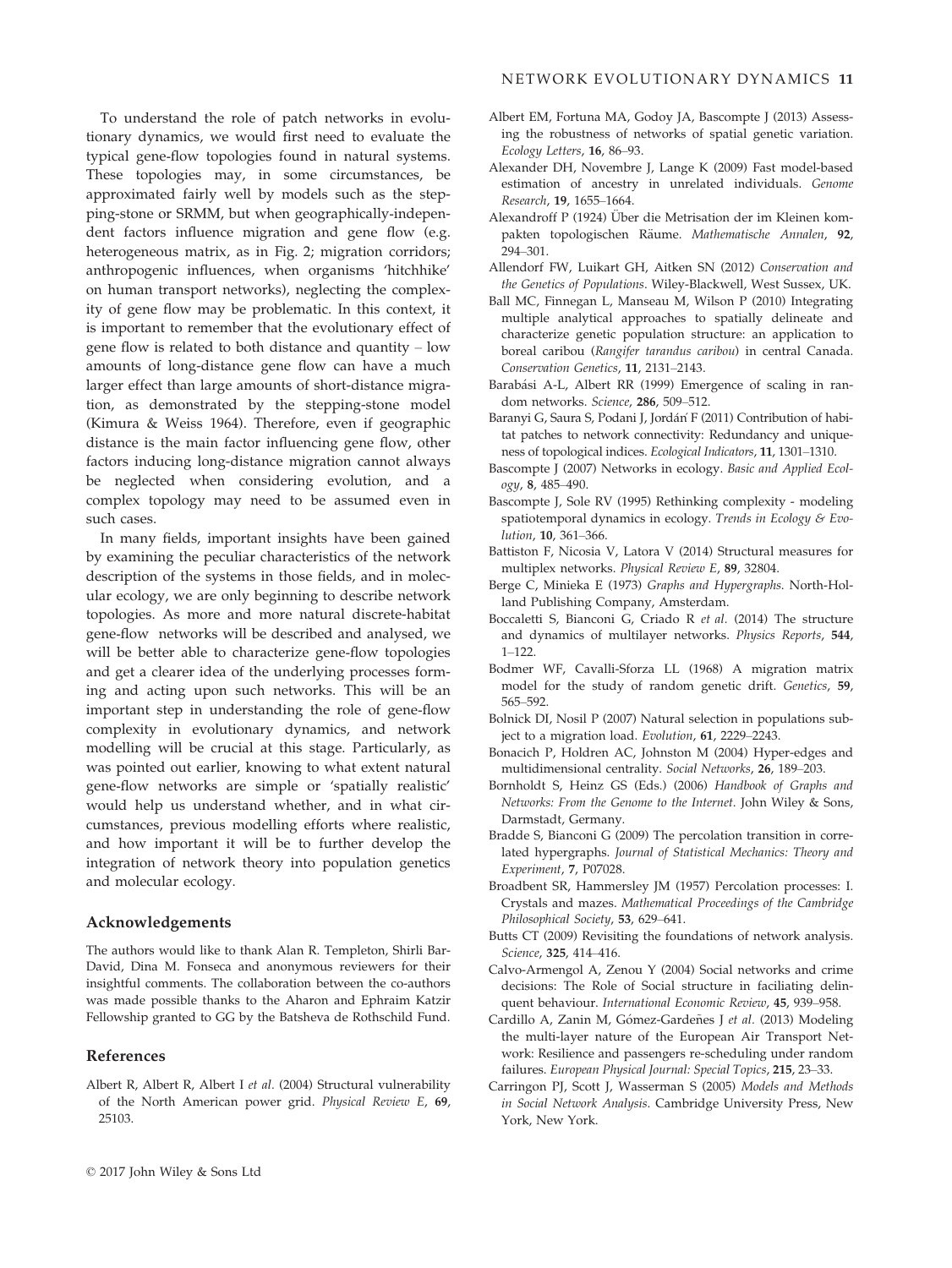- Cavanaugh K, Siegel D, Raimondi P, Alberto F (2014) Patch definition in metapopulation analysis: a graph theory approach to solve the mega-patch problem. Ecology, 95, 316– 328.
- Cellai D, López E, Zhou J, Gleeson JP, Bianconi G (2013) Percolation in multiplex networks with overlap. Physical Review E, 88, 52811.
- Cohen R, Havlin S (2010) Complex Networks: Structure. Robustness and Function. Cambridge University Press, New York, New York.
- Cohen O, Barocas A, Geffen E (2013) Conflicting management policies for the Arabian wolf Canis lupus arabs in the Negev Desert: is this justified? Oryx, 47, 228–236.
- Crank J (1975) The Mathematics of Diffusion. Clarendon press Oxford, Bristol, UK.
- Creech TG, Epps CW, Monello RJ, Wehausen JD (2014) Using network theory to prioritize management in a desert bighorn sheep metapopulation. Landscape Ecology, 29, 605–619.
- Croft DP, James R, Krause J (2008) Exploring Animal Social Networks. Princeton University Press, Princeton, New Jersey.
- Cumming GS, Bodin O, Ernstson H, Elmqvist T (2010) Network analysis in conservation biogeography: Challenges and opportunities. Diversity and Distributions, 16, 414–425.
- Darabi Sahneh F, Scoglio C (2014) Competitive epidemic spreading over arbitrary multilayer networks. Physical Review E - Statistical, Nonlinear, and Soft Matter Physics, 89, 1–15.
- De Domenico M, Sole A, Gomez S, Arenas A (2013) Random walks on multiplex networks. arXiv preprint, arXiv:1306.0519.
- Dianati N (2016) Unwinding the hairball graph: Pruning algorithms for weighted complex networks. Physical Review E, 93, 1–8.
- Durrett R, Levin SA (1994) The Importance of Being Discrete (and Spatial). Theoretical Population Biology, 46, 363–394.
- Dyer RJ (2015) Population Graphs and Landscape Genetics. Annual Review of Ecology, Evolution, and Systematics, 46, 327– 342.
- Dyer RJ, Nason JD (2004) Population Graphs: the graph theoretic shape of genetic structure. Molecular Ecology, 13, 1713– 1727.
- Easley D, Kleinberg J (2010) Networks, Crowds, and Markets: Reasoning About a Highly Connected World. Cambridge University Press, New York, New York.
- Edelsbrunner H, Harer J (2008) Persistent homology a survey. In: Contemporary Mathematics : Vol. 453. Surveys on Discrete and Computational Geometry: Twenty Years Later (eds Goodman JE, Pach J, Pollack R), pp. 257–281. AMS, Providence, Rhode Island.
- Estrada E, Bodin O (2008) Using network centrality measures to manage landscape connectivity. Ecological Applications, 18, 1810–1825.
- Fefferman N, Ng K (2007) How disease models in static networks can fail to approximate disease in dynamic networks. Physical Review E, 76, 31919.
- Fiset J, Tessier N, Millien V, Lapointe FJ (2015) Phylogeographic structure of the white-footed mouse and the deer mouse, two lyme disease reservoir hosts in Quebec. PLoS ONE, 10, e0144112.
- Fletcher RJ, Revell A, Reichert BE et al. (2013) Network modularity reveals critical scales for connectivity in ecology and evolution. Nature Communications, 4, 2572.
- Fortuna MA, Albaladejo RG, Fernández L, Aparicio A, Bascompte J (2009) Networks of spatial genetic variation across

species. Proceedings of the National Academy of Sciences of the United States of America, 106, 19044–19049.

- Fortunato S (2010) Community detection in graphs. Physics Reports, 486, 75–174.
- Furuberg L, Feder J, Aharony A, Jøssang T (1988) Dynamics of invasion percolation. Physical Review Letters, 61, 2117.
- Gao J, Buldyrev SV, Stanley HE, Havlin S (2011) Networks formed from interdependent networks. Nature Physics, 8, 40–48.
- García-Ramos G, Kirkpatrick M (1997) Genetic models of adaptation and gene flow in peripheral populations. Evolution, 51, 21–28.
- Garroway CJ, Bowman J, Carr D, Wilson PJ (2008) Applications of graph theory to landscape genetics. Evolutionary Applications, 1, 620–630.
- Garroway CJ, Bowman J, Wilson PJ (2011) Using a genetic network to parameterize a landscape resistance surface for fishers, Martes pennanti. Molecular Ecology, 20, 3978–3988.
- Girvan M, Newman MEJ (2002) Community structure in social and biological networks. Proceedings of the National Academy of Sciences of the United States of America, 99, 7821– 7826.
- Goldstein DB, Ruiz Linares A, Cavalli-Sforza LL, Feldman MW (1995) Genetic absolute dating based on microsatellites and the origin of modern humans. Proceedings of the National Academy of Sciences of the United States of America, 92, 6723– 6727.
- Gomez S, Diaz-Guilera A, Gomez-Gardeñes J et al. (2013) Diffusion dynamics on multiplex networks. Physical Review Letters, 110, 28701.
- Greenbaum G, Hoffman O, Shalev O, Zelnik YR (2015) Complex networks in ecology. Israel Journal of Ecology & Evolution, 61, 67–68.
- Greenbaum G, Templeton AR, Bar-David S (2016) Inference and analysis of population structure using genetic data and network theory. Genetics, 202, 1299–1312.
- Greening BR, Fefferman NH (2014) Evolutionary significance of the role of family units in a broader social system. Scientific Reports, 4, 3608.
- Haldane JBS (1930) A mathematical theory of natural and artificial selection. Proceedings of the Cambridge Philosophical Society, 26, 230–220.
- Hanneman R, Riddle M (2005) Introduction to Social Network Methods. University of California, Riverside, Riverside, California.
- Hanski I, Heino M (2003) Metapopulation-level adaptation of insect host plant preference and extinction-colonization dynamics in heterogeneous landscapes. Theoretical Population Biology, 64, 281–290.
- Hanski I, Mononen T, Ovaskainen O (2011) Eco-evolutionary metapopulation dynamics and the spatial scale of adaptation. The American Naturalist, 177, 29–43.
- Heino M, Hanski I (2001) Evolution of migration rate in a spatially realistic metapopulation model. The American Naturalist, 157, 495–511.
- Herrera-Arroyo ML, Sork VL, González-Rodríguez A et al. (2013) Seed-mediated connectivity among fragmented populations of Quercus castanea (Fagaceae) in a Mexican landscape. American Journal of Botany, 100, 1663-1671.
- Hock K, Fefferman N (2011) Extending the role of social networks to study social organization and interaction structure of animal groups. Annales Zoologici Fennici, 48, 365–370.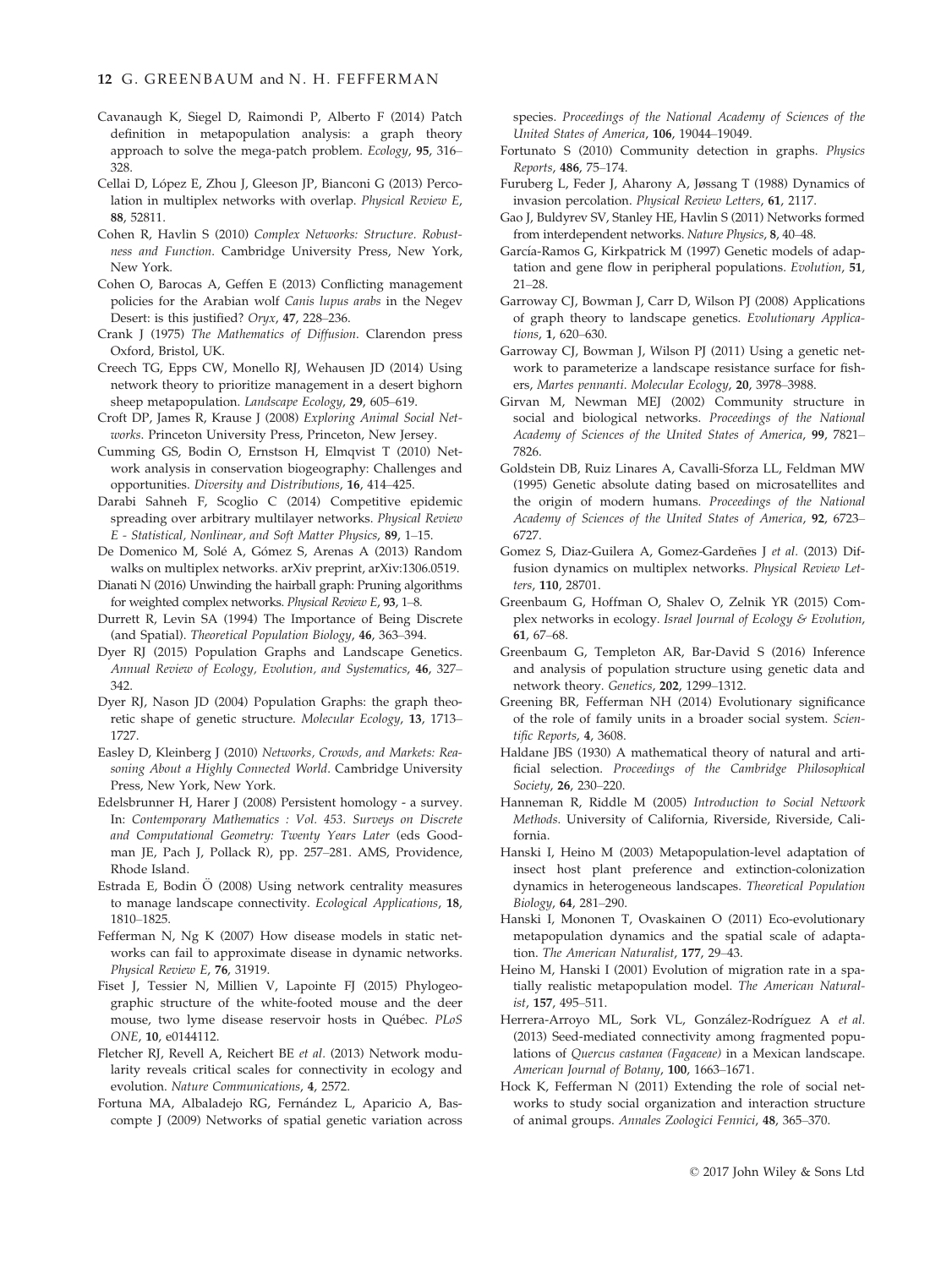- Holstein DM, Paris CB, Mumby PJ (2014) Consistency and inconsistency in multispecies population network dynamics of coral reef ecosystems. Marine Ecology Progress Series, 499, 1–18.
- Janes JK, Li Y, Keeling CI et al. (2014) How the mountain pine beetle (Dendroctonus ponderosae) breached the canadian rocky mountains. Molecular Biology and Evolution, 31, 1803– 1815.
- Kasprzyk R (2012) Diffusion in networks. Journal of Telecommunications and Information Technology, 2012, 99–106.
- Kawecki T, Ebert D (2004) Conceptual issues in local adaptation. Ecology Letters, 7, 1225–1241.
- Keeling MJ, Eames KTD (2005) Networks and epidemic models. Journal of the Royal Society, Interface, 2, 295–307.
- Kershenbaum A, Blank L, Sinai I et al. (2014) Landscape influences on dispersal behaviour: a theoretical model and empirical test using the fire salamander, Salamandra infraimmaculata. Oecologia, 175, 509–520.
- Kimura M, Weiss GH (1964) The stepping stone model of population structure and the decrease of genetic correlation with distance. Genetics, 49, 561–576.
- Kininmonth S, van Oppen MJH, Possingham HP (2010) Determining the community structure of the coral Seriatopora hystrix from hydrodynamic and genetic networks. Ecological Modelling, 221, 2870–2880.
- Kinnison J, Padmala S, Choi J-M, Pessoa L (2012) Network analysis reveals increased integration during emotional and motivational processing. The Journal of Neuroscience: The Official Journal of the Society for Neuroscience, 32, 8361–8372.
- Kivelä M, Arenas A, Barthelemy M et al. (2014) Multilayer Networks. Journal of Complex Networks, 2, 203–271.
- Landherr A, Friedl B, Heidemann J (2010) A critical review of centrality measures in social networks. Business & Information Systems Engineering, 2, 371–385.
- Landry CR, Aubin-Horth N (2014) Ecological Genomics: Ecology and the Evolution of Genes and Genomes. Springer, Dordrecht, The Netherlands.
- Lee KM, Kim JY, Cho WK, Goh KI, Kim IM (2012) Correlated multiplexity and connectivity of multiplex random networks. New Journal of Physics, 14, 1–14.
- Lenormand T (2002) Gene flow and the limits to natural selection. Trends in Ecology & Evolution, 17, 183-189.
- Leskovec J, Adamic L, Huberman B (2007) The dynamics of viral marketing. ACM Transactions on the Web, 1, 1–39.
- Levene H (1953) Genetic equilibrium when more than one ecological niche is available. The American Naturalist, 87, 331–333.
- López-Pintado D (2008) Diffusion in complex social networks. Games and Economic Behavior, 62, 573–590.
- Lordan O, Sallan JM, Simo P (2014) Study of the topology and robustness of airline route networks from the complex network approach: a survey and research agenda. Journal of Transport Geography, 37, 112–120.
- Lu L, Peng X (2013) High-Order random walks and generalized Laplacians on hypergraphs. Internet Mathematics, 9, 3–32.
- Masucc AP, Arnaud-Haond S, Eguíluz V, Hernández-García E, Serrão E (2012) Genetic flow directionality and geographical segregation in a Cymodocea nodosa genetic diversity network. EPJ Data Science, 1, 1–11.
- Matousek J, Nesetril J (1998) Invitation to Discrete Mathematics. Oxford University Press, Oxford, UK.
- McCauley DE, Eanes WF (1987) Hierarchical population structure analysis of the milkweed beetle, Tetraopes tetraophthalmus (Forster). Heredity, 58, 193–201.
- McRae BH, Dickson BG, Keitt TH, Shah VB (2008) Using circuit theory to model connectivity in ecology, evolution, and conservation. Ecology, 89, 2712–2724.
- Morrissey MB, de Kerckhove DT (2009) The maintenance of genetic variation due to asymmetric gene flow in dendritic metapopulations. The American Naturalist, 174, 875–889.
- Munwes I, Geffen E, Roll U et al. (2010) The change in genetic diversity down the core-edge gradient in the eastern spadefoot toad (Pelobates syriacus). Molecular Ecology, 19, 2675–2689.
- Naujokaitis-Lewis IR, Rico Y, Lovell J, Fortin MJ, Murphy MA (2013) Implications of incomplete networks on estimation of landscape genetic connectivity. Conservation Genetics, 14, 287–298.
- Neuwald JL, Templeton AR (2013) Genetic restoration in the eastern collared lizard under prescribed woodland burning. Molecular Ecology, 22, 3666–3679.
- Newman MEJ (2002a) Spread of epidemic disease on networks. Physical Review E, 66, 1–11.
- Newman MEJ (2002b) Random graphs as models of networks. In: Handbook of Graphs and Networks: From the Genome to the Internet (eds Bornholdt S, Heinz GS), pp. 34–68. John Wiley & Sons, Darmstadt, Germany.
- Newman MEJ (2004a) Analysis of weighted networks. Physical Review E - Statistical, Nonlinear, and Soft Matter Physics, 70, 1–9.
- Newman MEJ (2004b) Detecting community structure in networks. The European Physical Journal B, 38, 321–330.
- Newman MEJ (2005) A measure of betweenness centrality based on random walks. Social Networks, 27, 39–54.
- Newman MEJ (2010) Networks: An Introduction. Oxford University Press, Oxford, UK.
- Newman MEJ, Girvan M (2004) Finding and evaluating community structure in networks. Physical Review E, 69, 26113.
- Newman MEJ, Peixoto TP (2015) Generalized communities in networks. Physical Review Letters, 115, 88701.
- Paschou P, Drineas P, Yannaki E et al. (2014) Maritime route of colonization of Europe. Proceedings of the National Academy of Sciences of the United States of America, 111, 9211–9216.
- Pascual-Hortal L, Saura S (2006) Comparison and development of new graph-based landscape connectivity indices: towards the priorization of habitat patches and corridors for conservation. Landscape Ecology, 21, 959-967.
- Peterman WE, Ousterhout BH, Anderson TL et al. (2016) Assessing modularity in genetic networks to manage spatially structured metapopulations. Ecosphere, 7, 1–16.
- Pickrell JK, Pritchard JK (2012) Inference of population splits and mixtures from genome-wide allele frequency data. PLoS Genetics, 8, e1002967.
- Pisa G, Orioli V, Spilotros G et al. (2015) Detecting a hierarchical genetic population structure: the case study of the Fire Salamander (Salamandra salamandra) in Northern Italy. Ecology and Evolution, 5, 743–758.
- Pocock MJO, Evans DM, Memmott J (2012) The robustness and restoration of a network of ecological networks. Science, 335, 973–977.
- Proulx SR, Promislow DEL, Phillips PC (2005) Network thinking in ecology and evolution. Trends in Ecology & Evolution, 20, 345–353.